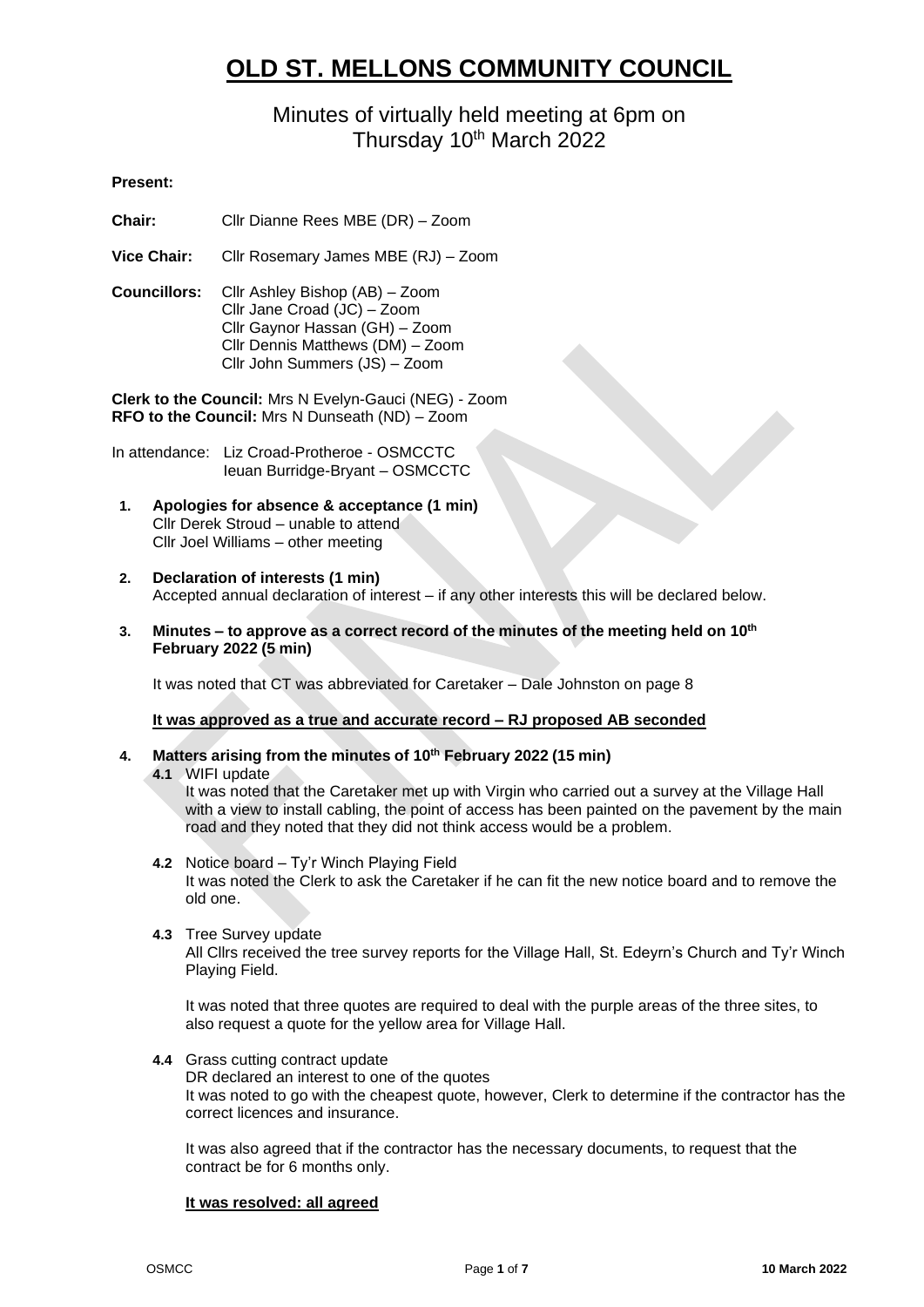- **4.5** Queens Jubilee celebrations See item 10.
- **4.6** Caretaker tools

The Clerk had notified the Caretaker that if he wishes to purchase tools, to notify the Clerk for approval first.

**4.7** Fire Inspection update

It was noted that the fire inspection has been carried out and the report has been completed and sent to Cllrs – DR asked the Clerk to thank DS for meeting with Ivorfire.

**4.8** Fire Extinguisher update

It was noted that Blackwood Fire carried out the inspection and going forward this has been put on the annual planner.

A certificated has been issued with a few recommendations to supply and fit: 2 x 6 ltr Water extinguishers, 1 x 2 kg Co2 extinguisher, 5 x Identification Signs, 2 x Smoke Detectors - total of fire equipment =  $£$  235.88 plus VAT

#### **It was resolved: all agreed for the contractor to supply and fit.**

DR asked the Clerk to thank DS for meeting with Blackwood Fire.

**4.9** PAT Testing

It was noted that the last meeting the Village Hall Working Party had noted this is in need to be carried out. Noted the Clerk to contact Steve Jones Electrical for a quote who has provided this service before.

#### **It was resolved: all agreed**

**5. Local Residents (15 min) – web link available on request if meeting held via Zoom**

*Under Standing Order 64 the meeting may be adjourned for up to fifteen minutes for a public session. Each member of the public may speak only once and may express observations only. Members of the Council should not enter into any discussion. The Chair may limit an individual's speech to provide equal opportunity to all members of the public.*

See in attendance above and item 9.

#### **6. Finance (15 min)**

(RFO to present financial report) *Presented to the Council 10th March 2022*

*Bank-statements have been received for the main account and Savings account dated 28th Feb and the financial report has been completed using this information. No statement has yet been received for the new Tennis Club account.*

*The expenses and cheques that need to be approved and paid are as per the Bank Rec. and are detailed as follows: - Cleaning Products supplies for the Village Hall, One Voice annual membership renewal, Tree survey, Councillors annual allowance payments, Fire Risk Assessment, Q4 instalment for Grass Cutting Contract and expenses for February for the Clerk, RFO and Caretaker.*

*Income received during January totals £820 and is detailed as follows: - Village Hall Bookings totalling £800 Tennis Club Membership £20 A further £465 is pending for payments made for Village Hall Bookings in February.*

*RFO contacted the contractor who had provided a quotation of £85 to complete the annual boiler service at the Village Hall, who confirmed that the quotation would be £95 to service all gas appliances.* 

*The Independent Renumeration Panel for Wales has published its 2022 report which includes some changes for Councillor payments with a new optional payment for the meeting attendance which would be for the Council to discuss at the AGM in May 2022.*

*RFO recommends that earmarked reserves are reconsidered to ensure some unallocated funding is available at the year-end for unexpected expenses.*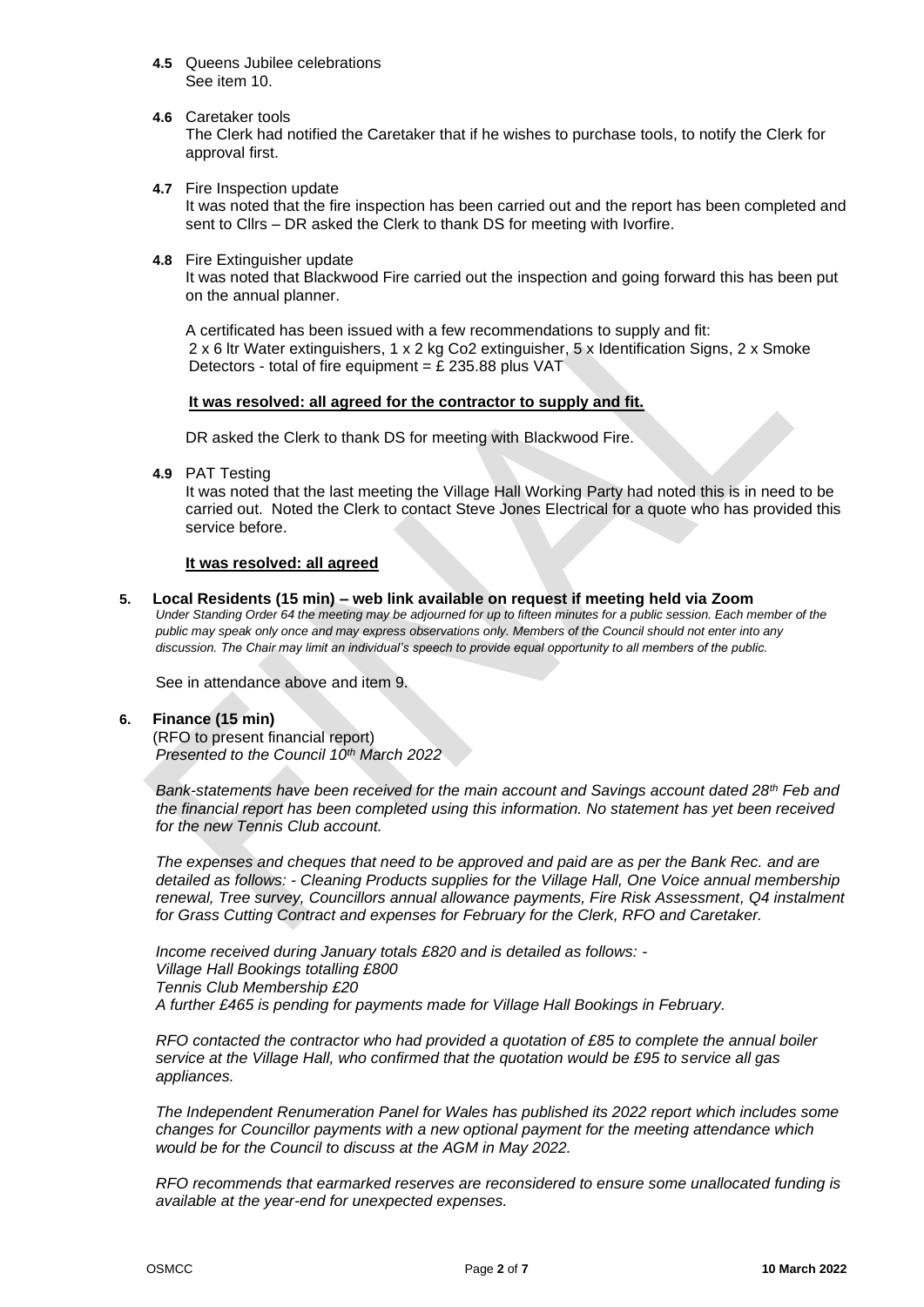A discussion took place that the current reserves that had been previously set aside for the Pavilion project to reduce this to £25000.00 as the tree survey recommendations need to be carried out and the upcoming Queen's Jubilee celebrations at Ty'r Winch Playing Field. It was agreed that £5000 would be set aside for the jubilee celebrations.

# **It was resolved: all agreed**

- **6.1** To approve the RFO's, Clerk's & Caretaker expenses Feb RFO £21.60, Caretaker £33.10 and Clerk £29.09 It was noted that the NALC pay award was published and sent last week and it was agreed that the back pay be awarded as recommended by NALC. **It was resolved: all agreed**
- **6.2** SLCC Membership renewal It was noted that the renewal will be £134.00 **It was resolved: all agreed**

# **7. Annual Planner (10 min)**

- **7.1** Tree risk assessment include all trees on Playing Fields and at St Edeyrn's See item 4.3
- **7.2** Risk assess St Edeyrn's wall and gates. Consider all-encompassing annual risk review It was noted that three quotes were received for the St Edeyrn's Church gates. Two of the quotes had stated a replacement, however, the third quote was prepared to refurbish the existing gates.
	- Quote 1 Supply and fit gates close to original  $=$  £2500.00
	- Quote 2 To fabricate a pair of drive gates, design of the gates to be as true to the existing design as possible =  $£3680.00$
	- Quote 3 Remove gates, repair badly damaged areas, paint and reset gates into  $ground = £1,320.00$

# **It was resolved: all agreed to the refurbishment of the gates.**

It was noted for the St. Edeyrn's Working Party to carry out a risk assessment to the graveyard and grounds.

- **7.3** Grass cutting contractor to carry out tree inspection annually It was resolved to remove this from the annual planner.
- **7.4** Review insurance provision It was noted that a quote has been received and the renewal is £1483.45 through Came & Co. this is 2nd year of a 3-year contract.
- **7.5** Prepare Audit It was noted that the RFO has still not received the audit for the last financial year 2020-2021.
- **7.6** Elections (if election year) Nomination documents have been sent to all Cllrs and subsequent information.
- **7.7** Quarterly review of fixed assets It was noted that the RFO has circulated the latest fixed assets – with one query to confirm if OSMCC has 4 no. Heritage notice boards.

This was confirmed locations – Ty'r Winch Playing Field, Village Hall and St. Edeyrn's

- **7.8** Annual Data Protection Registration Fee with ICO direct debit in place RFO confirmed that £35.00 will renew on 24<sup>th</sup> March.
- **7.9** Fire inspection due Ivorfire See 4.7
- **7.10** Annual Fire Extinguisher check See 4.8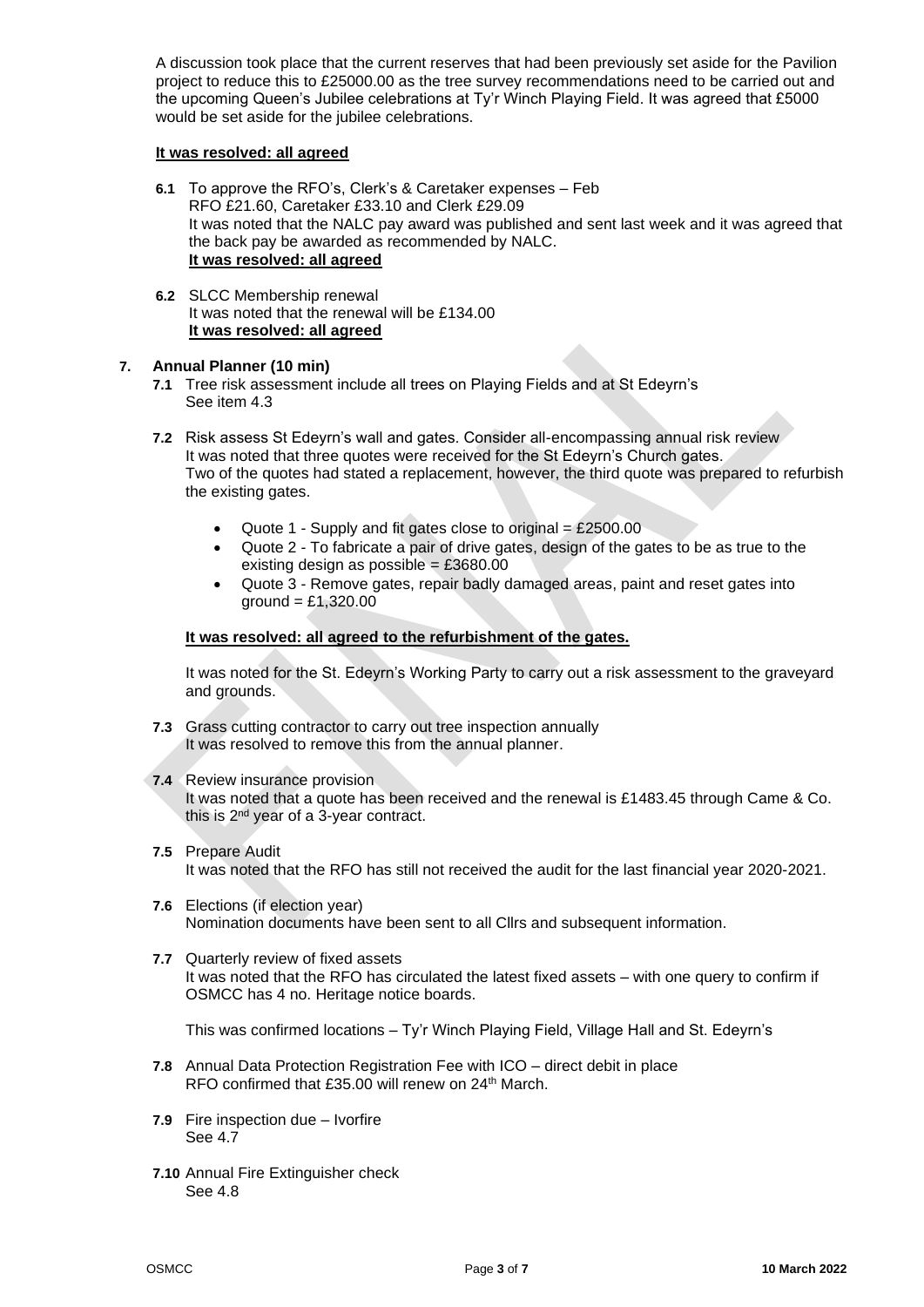# **8. Policies & Procedures (10 min)**

- **8.1** Review Code of Conduct It was noted that the Clerk has reviewed and updated
- **8.2** Review Complaints Procedure It was noted that the Clerk has reviewed and updated
- **8.3** Review Employers Liability Certificate It was noted that this is due in April 2022

# **9. OSMCC Tennis Club (10 min)**

The posters have been sent to the Cllrs for approval.

LTA are keen for Coaching services for OSMCCTC, it was agreed that the OSMCCTC Management Team can arrange and organise. It was also noted if this could be in place by  $3<sup>rd</sup>$  June for the Queen's Jubilee Garden Party at Ty'r Winch Road.

It was noted that the RFO is still have issues with Stripe and not being able to access the account. DR asked if AB could help with this.

It was noted that Dragon Signs who have been commissioned to design and provide the posters would like to put up billboards, DR queried if this should have planning permission and will ask the planning department for advice.

# **10. Queens Jubilee Celebrations (10 min) Friday 3rd June**

It was noted the following to organise:

- Pitch costs noted this will be £25 for a small table and £50 for a large table
- Invite Fire & Police
- RBL banners, etc DR will look into this.
- The party to commence from 10am 10pm
- To let FIT know of the upcoming activity
- To check on licences required alcohol and music
- BBQ and Beer tent to ask local pubs.
- Music band with PA system RJ noted that this would cost around £250
- Sports events
- Fairground ride and bouncy castle
- King & Queen fancy dress need to have an entry form for this
- Tea tent OSMVA
- OSMCCTC Management Team to have a stall to take members for the tennis club
- RJ noted that the Rotary Club will be planting a tree in the field
- Food Stalls
- Ice Cream Van
- Coconut shy
- GH noted that Plantos have been invited awaiting response
- DR noted that Mr Magic can be there for 3pm which will cost around £135
- Clerk to source portaloos  $3$  including one for disabled
- RFO to check lottery funding

It was noted that the next meeting for the Queen's Jubilee working party is Tuesday 15<sup>th</sup> March at 11am.

#### **11. Pavilion Working Party (DR, RJ, JW, DM, DS, JC, AB) (10 min)**

It was noted that confirmation for S106 monies is needed before we can move forward with this project.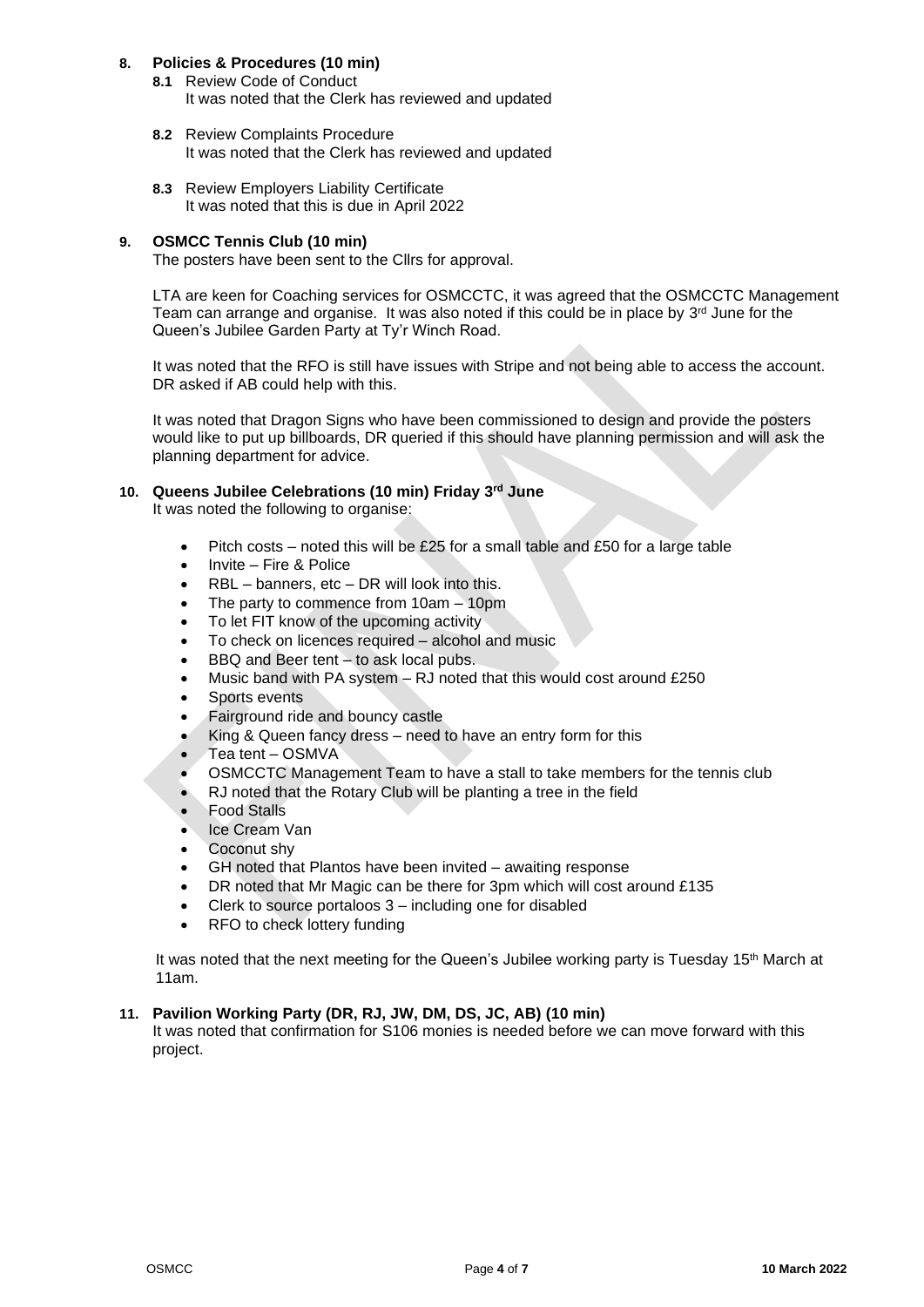#### **12. Police Matters (5 min)**

St Edeyrn's Village Crime Report – 07/02/2022 – 06/03/2022

Please see the below figures for your information. Violence against the person – 5 Fraud – 0 Burglary – 1 Sexual Offences – 0 Theft  $-2$  $ASB - 0$ 

PCSO 57909 Rob NOTLEY PCSO 58062 David CORDINGLEY

*Old St Mellons Police Report between 11/11/2021 – 07/01/2022 Figures are calculated specifically for the Old St Mellons area.*

#### *Call Categories*

| All other Theft                |                |
|--------------------------------|----------------|
| Criminal Damage & Arson        |                |
| <b>Vehicle Crime</b>           |                |
| Violence without Injury        | 1              |
| Violence with Injury           |                |
| <b>Public order offences</b>   |                |
| <b>Burglary - Dwelling</b>     | 1              |
| Other Sexual offences          |                |
| Miscellaneous crimes           |                |
| Drug offences                  |                |
| Shoplifting                    |                |
| Anti - Social behaviour        | $\overline{a}$ |
| Transport                      |                |
| Public Welfare / Concern calls |                |
| Suspicious incident            |                |

#### *Ward Priority*

*The priorities identified by the local community are:*

- *Off Road motorcycle annoyance*
- *Vehicle crime*

*Actions / Activities by the local Neighbourhood Policing Team.*

*COVID restrictions have been eased in Wales but please still be careful to reduce the spread of the Omicron variant. For the latest Covid-19 regulations please see [www.gov.wales/coronavirus](http://www.gov.wales/coronavirus)*

*Off road motorcycle annoyance is a still a priority for the neighbourhood team. We continue to work with the council in relation to running operations that target those responsible.* 

*The neighbourhood team are working with 'Go Safe' and are targeting speeding and Antisocial behaviour vehicular use within the area.* 

#### *Emerging Trends*

*Off-road motorbikes continue to be an issue for the community and the local Neighbourhood Policing*  would encourage reports to be made via '101' whereby intelligence can be gathered to target *offenders. South Wales Police are addressing the issue via Operation Red Mana in conjunction with the local authority. All issues should also be reported to your local councillors to make them aware to facilitate the use of the council off road team.*

*In surrounding areas, we have seen a spike in Auto crime (thefts from vehicles). Please be vigilant and lock all vehicles and leave no valuables in vehicles.*

*PCSO 54422 Chris Williams*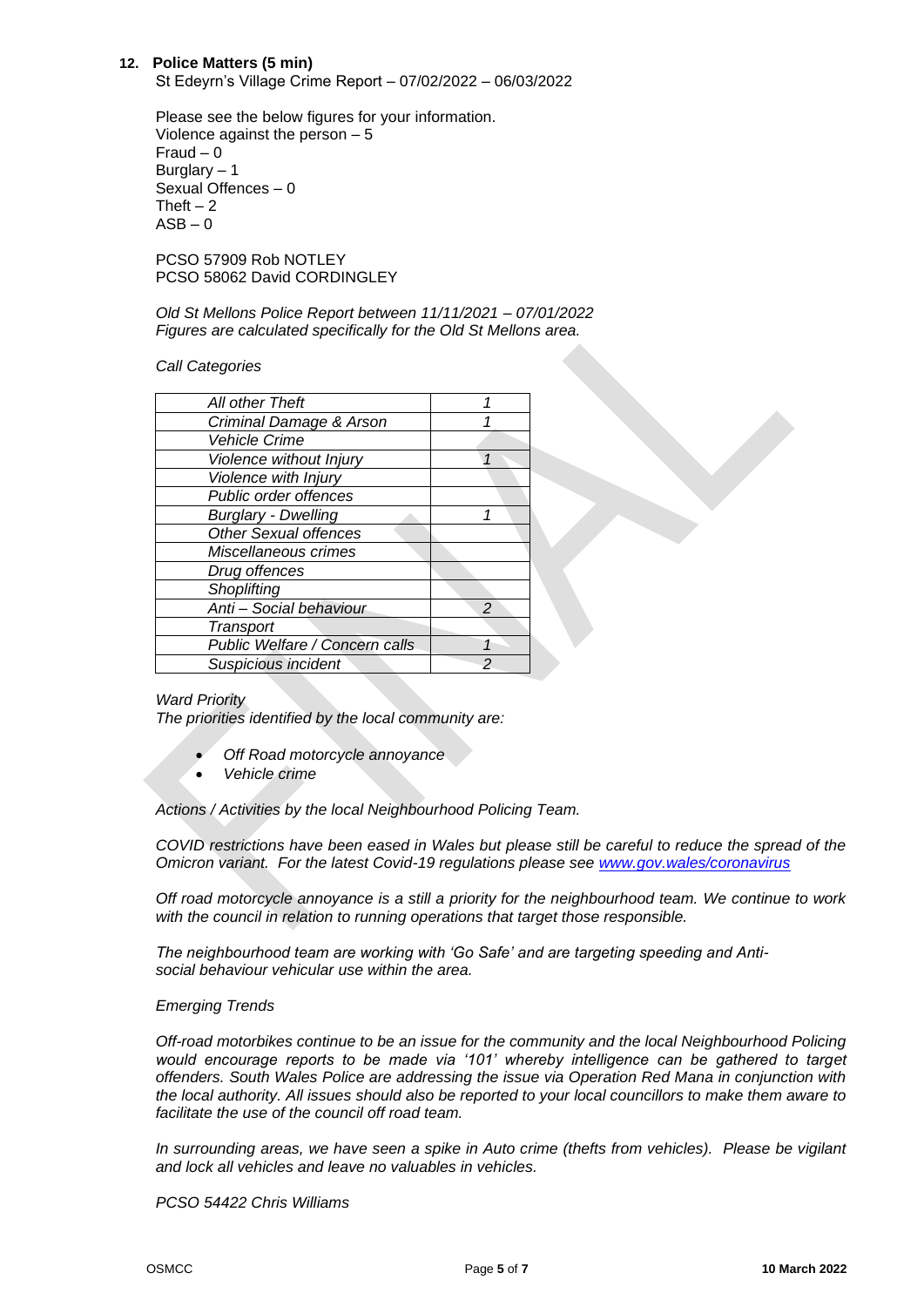#### **13. Planning (5 min)** None

#### **14. One Voice Wales (RJ) (5 min)**

• Membership renewal - £724

### **It was resolved: all agreed**

# **15. St. Mellons Primary CiW School (5 min)**

Old St. Mellons Community Council Report-St. Mellons CIW Primary-10.03.2022

#### *Covid*

*Before Half-Term schools were informed that Wales was moving towards "alert level zero" and were asked to do this "through a cautious, phased and planned approach." Initially this has meant little change apart from the isolation period for positive covid cases. School has continued to regularly inform families of changes to government guidance.*

#### *Attendance*

*Once again levels of attendance have been very high-the whole school average this week being over 97% with top class attendance at 98%*

#### *Eisteddfod*

*Children and staff enjoyed a very entertaining Eisteddfod on St. David's Day. Congratulations to everyone who took part. The music, poetry, song and dance were inspirational!*

#### *Seren Yr Wythnos*

*Recently children have been rewarded for their effort and positive attitudes. Notably in the Foundation Phase for their excellent behaviour and recounts of the school trip to Green Meadow Farm, for trying hard with letter formation, being super spellers and for excellent work on google classroom. In Keystage 2 children have been praised for super spelling, excellent attitude to work, for hard work and resilience in maths, wonderful Eisteddfod performances and for showing an interest and concern for the world around them.*

#### *Children's Learning*

*A feature of this term's learning has been the opportunity for Educational Visits. Classes 1 and 2 had a fabulous time at Green Meadow Farm. Class 3 had a super day at Llancaiach Fawr as part of their learning about the Tudors. Class 4 are looking forward to visiting Big Pit in the near future*

*As we know there is a strong tradition in school of extending opportunities for children to learn and grow as people beyond the classroom. With this in mind Class 4 will shortly be going on a residential visit to Tregennis Farm, Pembrokeshire. Children will be immersed in a new world of clear starry skies, fresh air, animals and plenty of mud! All this and opportunities to be independent and strengthen established friendships while making new ones.*

## *Our Values*

*This half term's value is "Truthfulness." Children will be reflecting on being honest with themselves and others.*

#### *Nursery*

*In preparation for the opening of the Nursery in September 2022 school is delighted to have appointed an experienced Early Years Teacher who will be in post from this Easter. During the summer term, before the children begin, her role will be to organise and resource the new nursery facility. Furthermore, she will have a pivotal role in engaging with the community and working alongside new and prospective families.*